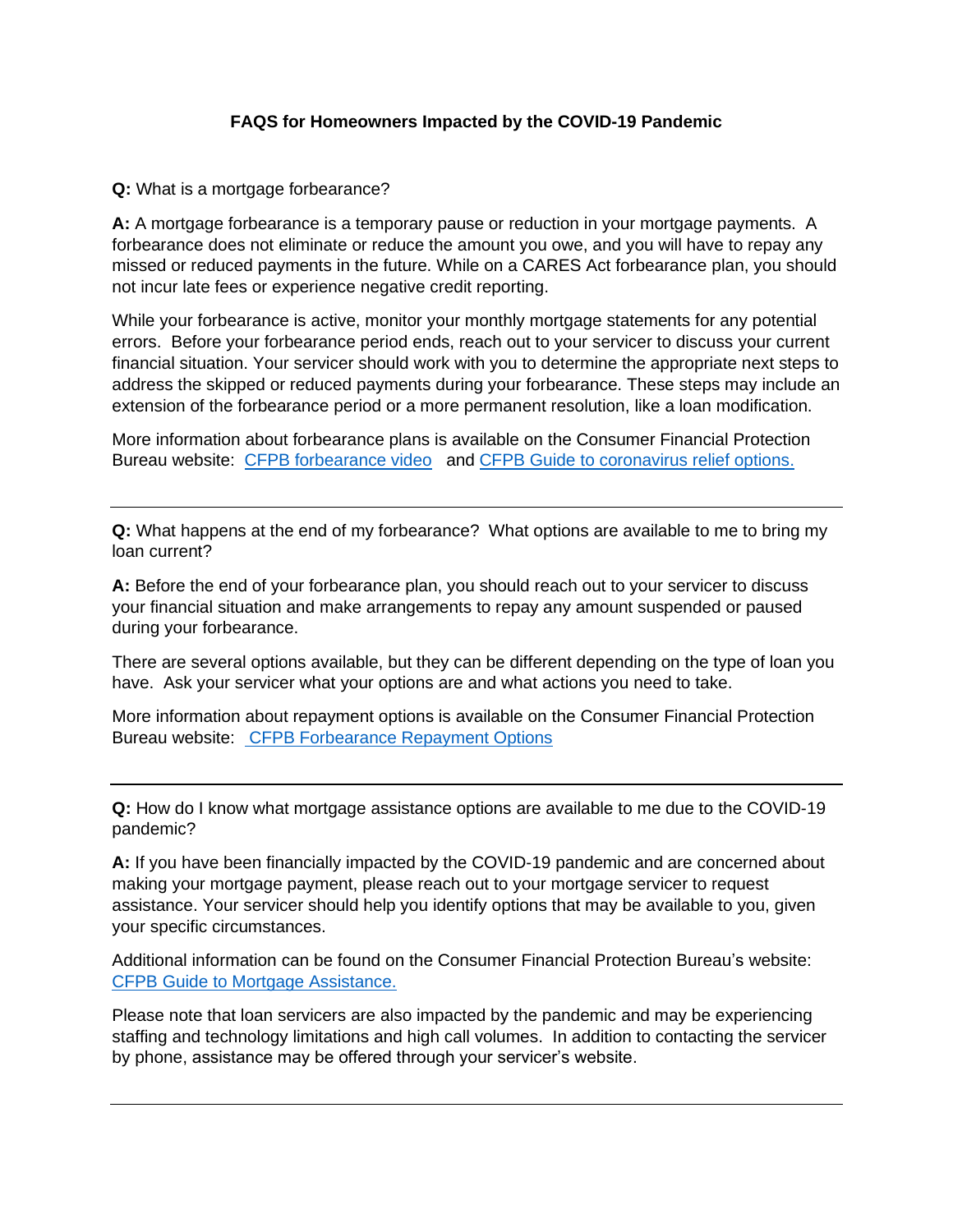**Q:** How do I identify mortgage relief scams?

**A:** If you are behind on your mortgage, beware of mortgage relief scams. There is free [foreclosure help](https://www.ncsha.org/housing-service/north-carolina-housing-finance-agency/) for North Carolina homeowners. If anyone tries to charge you in advance for help or guarantees that they can stop your foreclosure, they're not legitimate.

Here are some red flags that can help you spot and avoid mortgage relief scams:

- You're asked to pay up front for help.
- The company guarantees it will get the terms of your mortgage changed.
- The company guarantees you won't lose your home.
- You're instructed to send your payment to someone other than your mortgage company or servicer.
- You're told to stop paying your mortgage.
- The company says they're affiliated with the government or uses a logo that looks like a government seal but is slightly different.

If you see one of these warning signs, take your business elsewhere.

More information is available on the Consumer Financial Protection Bureau website, including [how you can avoid foreclosure](https://urldefense.com/v3/__https:/lnks.gd/l/eyJhbGciOiJIUzI1NiJ9.eyJidWxsZXRpbl9saW5rX2lkIjoxMDIsInVyaSI6ImJwMjpjbGljayIsImJ1bGxldGluX2lkIjoiMjAyMTAyMjQuMzU4NjQxMjEiLCJ1cmwiOiJodHRwczovL3d3dy5jb25zdW1lcmZpbmFuY2UuZ292L2Fzay1jZnBiL2lmLWktY2FudC1wYXktbXktbW9ydGdhZ2UtbG9hbi13aGF0LWFyZS1teS1vcHRpb25zLWVuLTI2OC8jdXRtX3NvdXJjZT1uZXdzbGV0dGVyJnV0bV9tZWRpdW09ZW1haWwmdXRtX2NhbXBhaWduPU9BIn0.eTdFoFdIWPSFFEi062fIZjsQnnYQKqsd_p7KrDSyBPk/s/418052823/br/98282983712-l__;!!HYmSToo!KXx6vwcVjVU-474qrePnE9nXI98ABs4JDaTlQq_hO9cLz1qgpDgoF-LEd_U4-ZbPrA$) and [tips for working with your mortgage servicer.](https://urldefense.com/v3/__https:/lnks.gd/l/eyJhbGciOiJIUzI1NiJ9.eyJidWxsZXRpbl9saW5rX2lkIjoxMDMsInVyaSI6ImJwMjpjbGljayIsImJ1bGxldGluX2lkIjoiMjAyMTAyMjQuMzU4NjQxMjEiLCJ1cmwiOiJodHRwczovL3d3dy5jb25zdW1lcmZpbmFuY2UuZ292L2Fzay1jZnBiL2RvZXMtbXktbW9ydGdhZ2Utc2VydmljZXItaGF2ZS10by1oZWxwLW1lLWF2b2lkLWZvcmVjbG9zdXJlLWVuLTE4MDMvI3V0bV9zb3VyY2U9bmV3c2xldHRlciZ1dG1fbWVkaXVtPWVtYWlsJnV0bV9jYW1wYWlnbj1PQSJ9.u_mw79HiGn0nQMmjrE6qsAQ0IYEEB9NfEH7ZgXLFkA4/s/418052823/br/98282983712-l__;!!HYmSToo!KXx6vwcVjVU-474qrePnE9nXI98ABs4JDaTlQq_hO9cLz1qgpDgoF-LEd_WyuPteoA$)

**Q:** What mortgage relief does the Coronavirus Aid, Relief, and Economic Security (CARES) Act give to homeowners?

**A:** The CARES Act puts in place two protections for homeowners with federally backed mortgages:

- A foreclosure moratorium
- A right to forbearance for homeowners who are experiencing a financial hardship due to the COVID-19 emergency

Federally backed mortgages include USDA, FHA, VA, Freddie Mac, and Fannie Mae home loans.

To learn how to identify if your loan is a federally backed mortgage, visit the Consumer Financial Protection Bureau website: [Mortgage Look Up Options.](https://www.consumerfinance.gov/ask-cfpb/how-can-i-tell-who-owns-my-mortgage-en-214/)